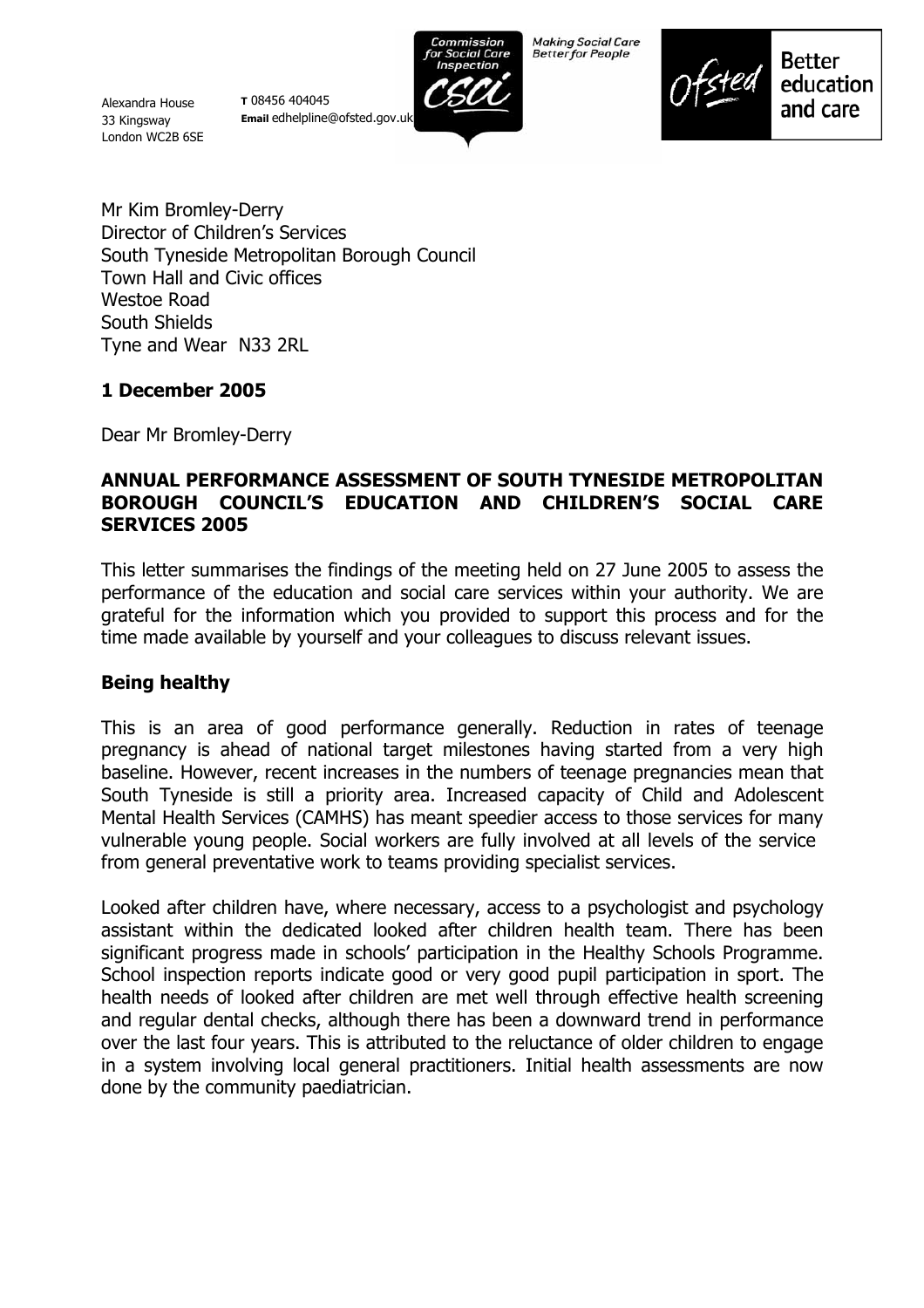



## **Staying safe**

There is evidence of good performance in this outcome area, with many indicators at a very good level compared to those in similar authorities. For example, looked after children enjoy a very good level of placement stability and all have an allocated social worker. There is also good performance in respect of placing children for adoption and with foster carers. All children on the child protection register have an allocated social worker and are reviewed on time. There are no children under 10 years of age placed in residential care. The Local Safeguarding Children Board is to be launched in the autumn.

The Childrenís Services Inspection conducted in 2004 had been concerned about the arrangements for referrals and assessments but the responses from the council were speedy yet considered and are beginning to show some positive outcomes. The indications are that the duty and assessment system is more effectively managed and, despite the fact that there were some one-off circumstances leading to increases in core assessments, there has been improvement in the numbers of assessments completed on time. Inconsistency in the quality of assessments, identified in the inspection, is being addressed.

The authorityís self assessment identified some specific weaknesses around some particular areas: the high numbers of children looked after; an over-reliance on Independent Fostering Agencies (IFAs) and the level of vacancies for qualified social workers. However, strategies are in place and have had a degree of success. There has been a successful recruitment campaign for foster carers which should begin to reduce the use of IFAs, and there has been an increase in social work capacity.

The large number of looked after children, however, remains an area of concern. There are also variations in the degree to which children from black and minority ethnic groups are represented among children in need, children looked after and children on the Child Protection Register (CPR). The actual numbers are small but it is an area that the authority may wish to explore further. The recruitment of foster carers from black and minority ethnic communities remains a continuing difficulty.

## **Enjoying and achieving**

Outcomes in this area are good. The overall quality of early years provision is very good. Results at Key Stages 1 and 2 are consistently above the national average and statistical neighbours. Standards at Key Stage 3 are above statistical neighbours but remained below the national average in 2004. Although pupils make reasonable progress between Key Stages 1 and 2, the progress between Key Stages 2 and 3 remains below the national average. The percentage of pupils achieving more than five A\* to C grades at general certificate of secondary education (GCSE) continues to improve in line with the rate of improvement seen nationally and with statistical neighbours. However, the percentage achieving one or more  $A^*$  to G has fallen significantly in 2004 from a relatively high level to below average. Raising attainment continues to be seen as a priority in the council's strategic planning and specific actions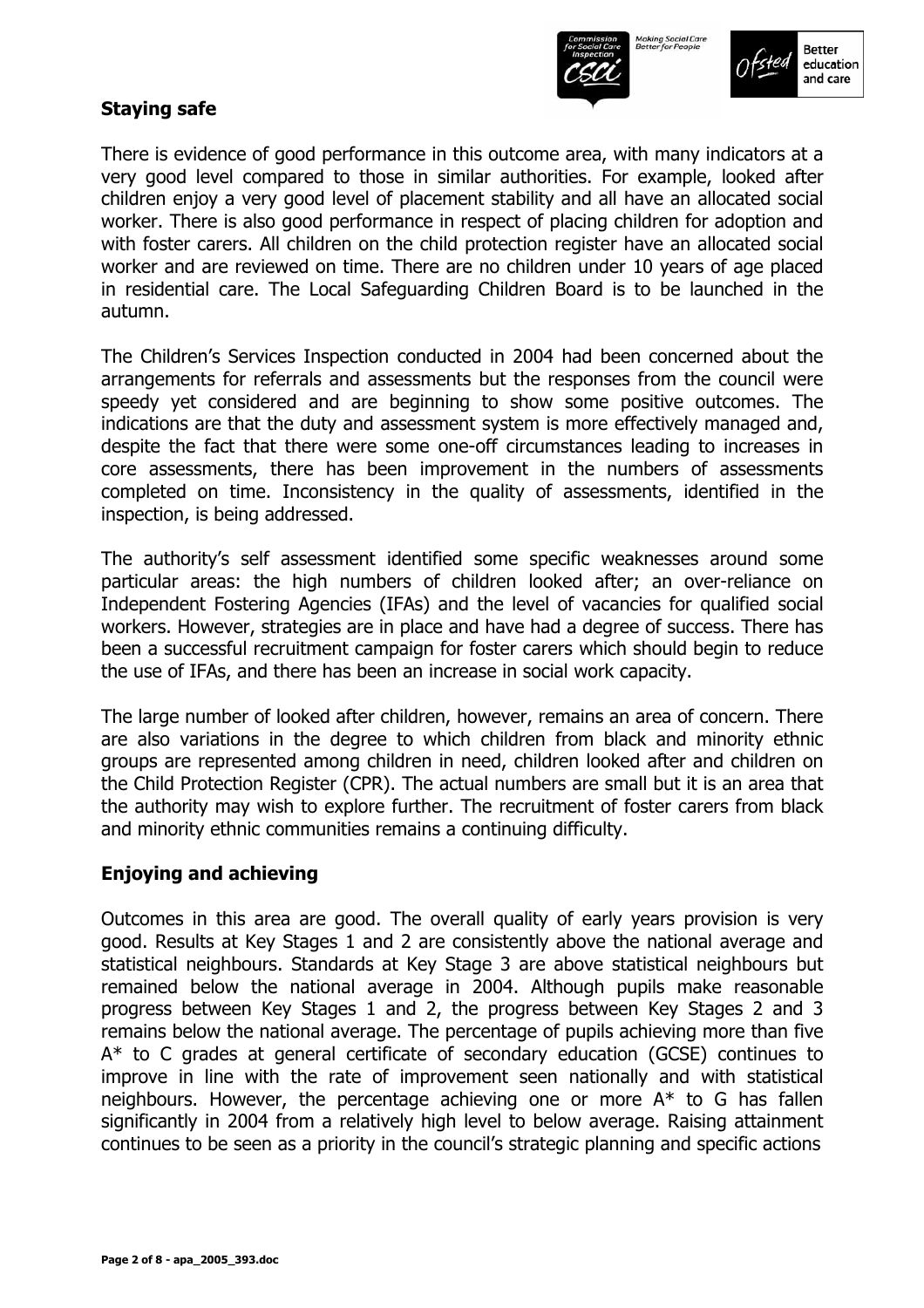



in key areas are already being taken. The project for looked after childrenís education is highly effective and has clearly been instrumental in ensuring that a high number of children leave care with qualifications although the level of achievement could still improve. Additionally, the average attainment of pupils from black and minority ethnic groups is higher than the local authority average. Early support for pupils whose first language is not English is seen as a significant factor in this.

Attainment strategies are well focused and convincing although outcomes in some areas such as the behaviour improvement programme and the analysis of the early years profile information would benefit from further development. There are good examples of consultation with, and involvement of, children and young people. With the Creative Arts Venue for Enjoyment, for instance, the chair and many of the management committee are young people. Support for extra curricular activities is judged as satisfactory or better in all school inspections.

Attendance overall is broadly in line with national figures although the attendance of looked after children is poor. The reintegration of excluded pupils into mainstream schools is not sufficiently high although an inclusion strategy is expected to lead to more positive outcomes. There are only two schools in formal categories of concern (underachieving primary settings). Support for one secondary school, which was formerly in special measures, has been swift and effective and support has also been recently judged by Ofsted, following monitoring visits, as 'effective' and 'well led' for the current underachieving schools.

Positive steps have been taken to develop an integrated service for children with disabilities which include a single assessment process and more integrated planning and reviewing of individual cases. There are good levels of achievement for pupils with special educational needs.

#### **Making a positive contribution**

Outcomes in this area are good. A variety and range of methods exist to support vulnerable children and young people in managing change. For example, transfer learning mentors work with vulnerable children between primary and secondary school and the visually impaired services also offer support at critical transition times. The council is making considerable efforts to encourage the involvement of young people in decision-making with some degree of tangible success. Elected members are also taking an active role in ensuring that children and young people's opinions are being heard and acted upon. For example, a consultation process with young people in relation to recreation led to the development of skateboard parks.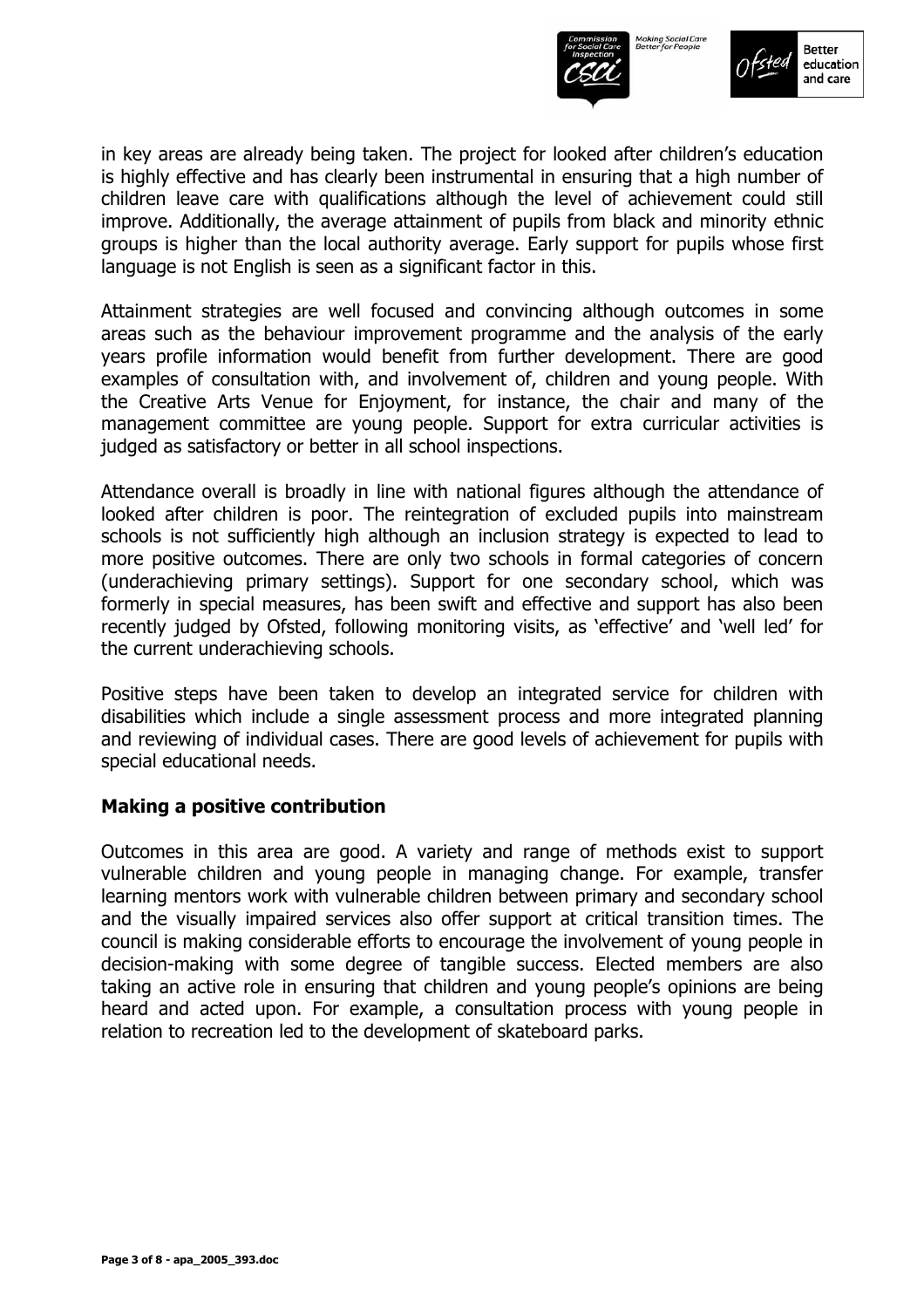



Concerns about advocacy services for looked after children, raised in the Childrenís Services Inspection in 2004 have been addressed, through a service level agreement with the National Youth Advocacy Service, jointly commissioned with another local authority. The advocacy service now meets the needs of the full range of vulnerable children supported by children's social care. Schools councils are well developed.

The actions taken to prevent offending and reduce re-offending have been demonstrably successful but need to be maintained. Failure to meet the target of supervised young offenders progressing in education, training or employment has been recognised by the council and, again, a range of methods is being used to address these needs. There is good evidence of services working together, particularly in relation to youth offending and mental health services.

#### **Achieving economic well-being**

Performance against this outcome is the weakest of the five and whilst it reflects satisfactory performance, there are still some areas of shortfall. There have been some improvements in the number of 16 to 18 year olds remaining in education or training and a reduction in the number of older young people who are not in education, employment or training but performance still remains below the national average. The number of care leavers in education, training or employment which had been poor for some time has been addressed through a number of projects and has shown a significant improvement. The numbers of children with disabilities receiving a service is low compared to other authorities but the council has taken steps to address this with the successful launch of a register of children with disabilities, the Network. There is now an integrated team established for children with disabilities. The take up of Direct Payments among young people with disabilities and their carers is disappointing.

## **SUMMARY**

| <b>Strengths</b>                                                                                                                                                                                                                                                                  | <b>Areas for improvement</b>                                    |
|-----------------------------------------------------------------------------------------------------------------------------------------------------------------------------------------------------------------------------------------------------------------------------------|-----------------------------------------------------------------|
| Being healthy:                                                                                                                                                                                                                                                                    | Being healthy:                                                  |
| overall reduction in teenage<br>pregnancies, despite recent increases<br><b>CAMHS</b> access rates<br>dedicated health support for looked<br>after children<br>all looked after children, placed out of<br>borough, have a mental health<br>assessment as part of their placement | teenage pregnancy rate is one of the<br>highest in the country. |
| significant progress in participation in<br>the Healthy School programme.                                                                                                                                                                                                         |                                                                 |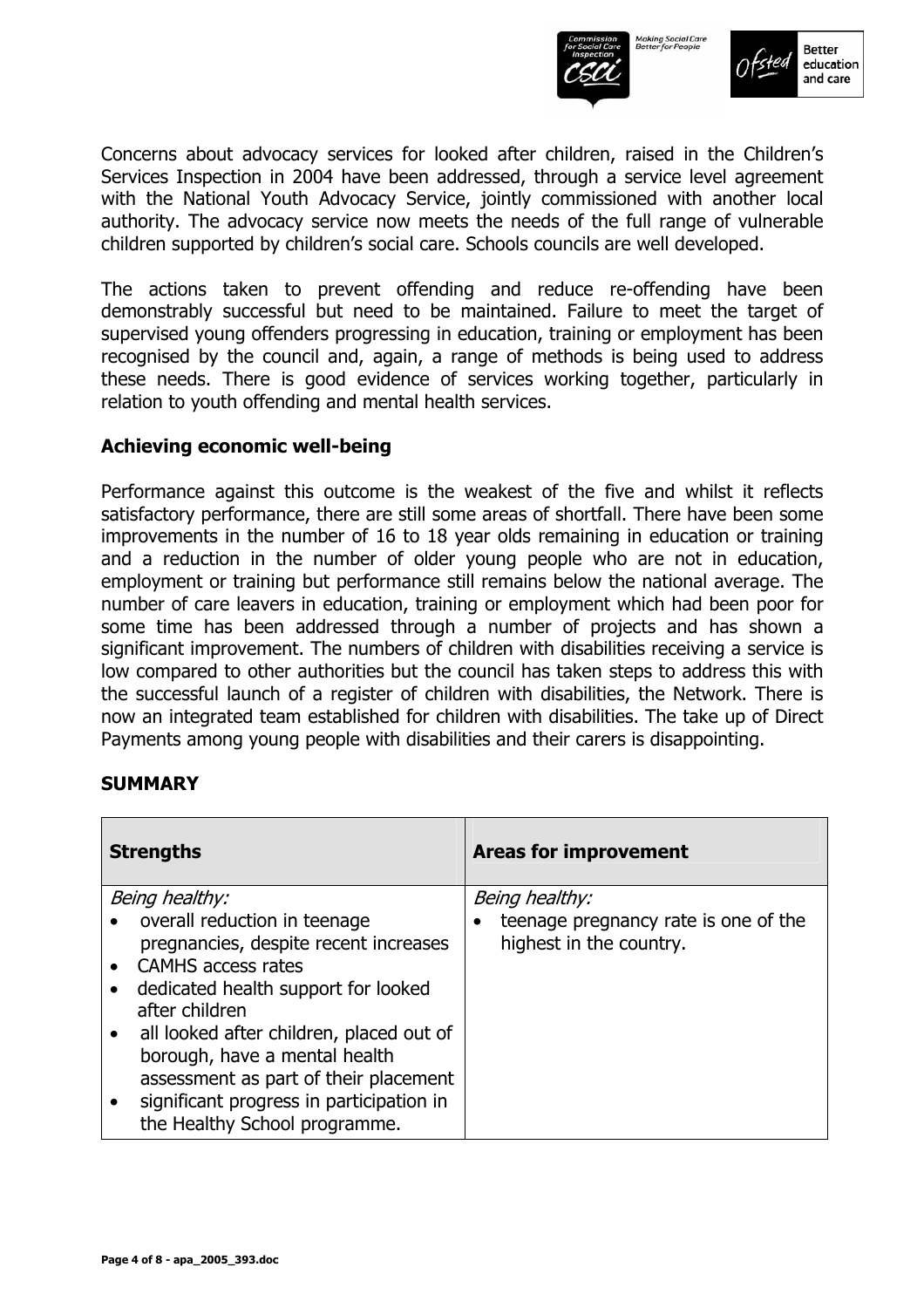



| Staying safe:<br>reviews of children on Child Protection<br>Register<br>placement stability for LAC<br>$\bullet$<br>adoption performance<br>$\bullet$<br>all children on CPR have allocated<br>worker and are reviewed on time<br>high numbers of children under 10<br>placed with foster carers and placed<br>for adoption and none in residential<br>care<br>a greater number of foster carers are<br>available through a successful<br>recruitment campaign.<br>Enjoying and achieving:<br>achievement in Key Stages 1 and 2<br>low number of schools causing<br>$\bullet$<br>concern<br>quality of nursery education<br>$\bullet$<br>low turnover of teaching staff<br>$\bullet$<br>educational attainment of pupils with<br>$\bullet$<br>special educational needs<br>the proportion of children and young<br>$\bullet$<br>people under supervision of the Youth<br>Offending Team who access | Staying safe:<br>the difference in representation of<br>children from black and minority<br>ethnic groups among children on the<br>CPR, children looked after and children<br>in need<br>family placements for children from<br>black and minority ethnic groups<br>the high number of children looked<br>$\bullet$<br>after<br>consistency in the quality of<br>assessments.<br>Enjoying and achieving:<br>transition from Key Stage 2 to Key<br>Stage 3<br><b>GCSE</b> performance<br>attendance at school of looked after<br>children. |
|----------------------------------------------------------------------------------------------------------------------------------------------------------------------------------------------------------------------------------------------------------------------------------------------------------------------------------------------------------------------------------------------------------------------------------------------------------------------------------------------------------------------------------------------------------------------------------------------------------------------------------------------------------------------------------------------------------------------------------------------------------------------------------------------------------------------------------------------------------------------------------------------------|-------------------------------------------------------------------------------------------------------------------------------------------------------------------------------------------------------------------------------------------------------------------------------------------------------------------------------------------------------------------------------------------------------------------------------------------------------------------------------------------------------------------------------------------|
| education, training and employment.<br>Making a positive contribution:<br>the work of the YOT and the<br>preventative programme<br>the variety of options used to assist<br>young people in contributing to policy<br>and decision making<br>the use of Family Group Conferences.                                                                                                                                                                                                                                                                                                                                                                                                                                                                                                                                                                                                                  | Making a positive contribution:<br>evaluating the outcomes of some<br>initiatives<br>the number of young offenders in<br>$\bullet$<br>education, training or employment.                                                                                                                                                                                                                                                                                                                                                                  |
| Achieving economic well-being:<br>the number of care leavers in contact<br>with the authority and in appropriate<br>accommodation<br>the increase in childcare places.                                                                                                                                                                                                                                                                                                                                                                                                                                                                                                                                                                                                                                                                                                                             | Achieving economic well-being:<br>the education, training and<br>employment of care leavers<br>equitable access to services for<br>$\bullet$<br>children with disabilities<br>the take up of Direct Payments among<br>young people with disabilities and<br>their carers.                                                                                                                                                                                                                                                                 |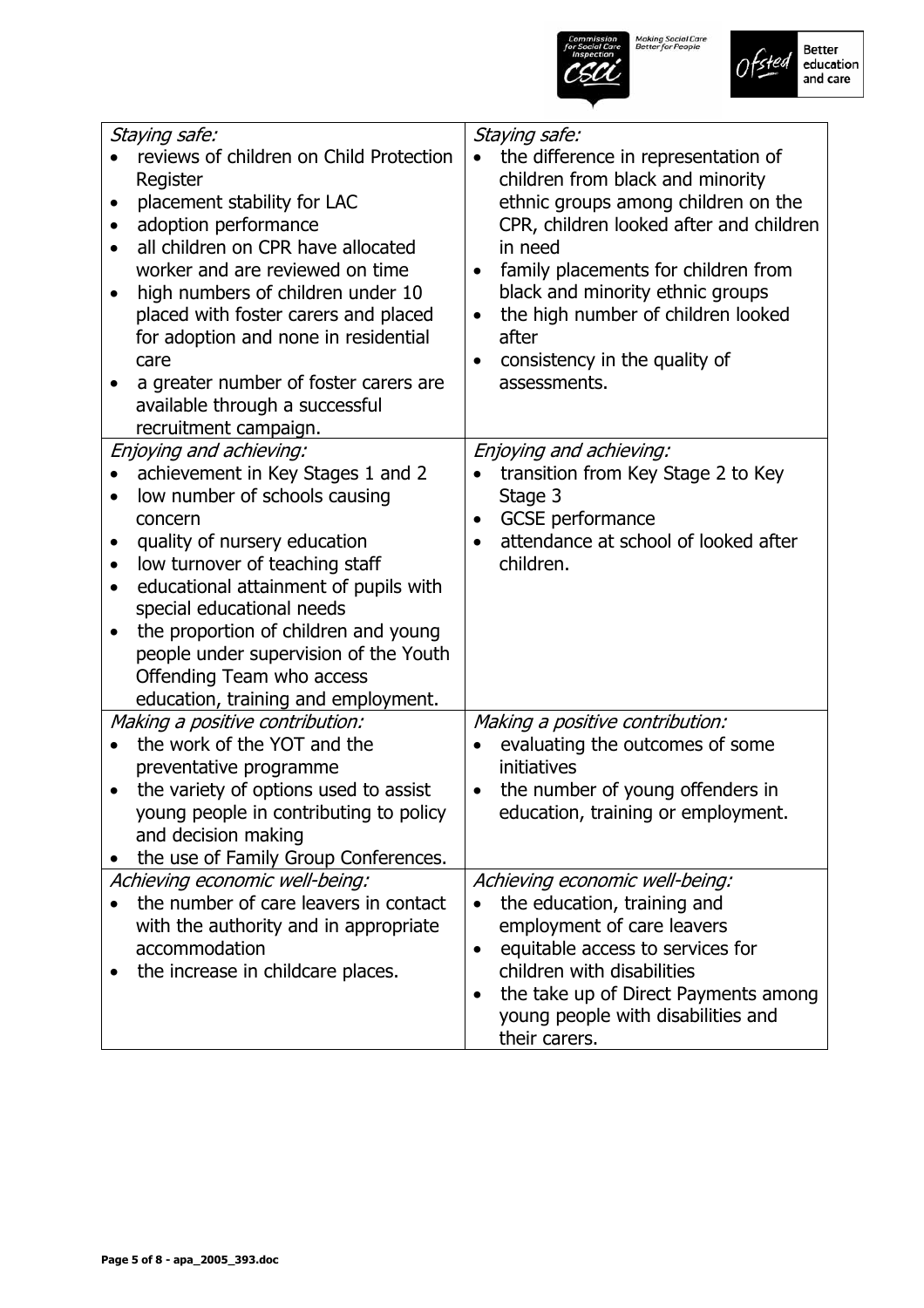



#### **Service management**

There is a strong corporate lead in this authority, with clear vision articulated in the Community Strategy which can be traced through a coherent planning system. There is clear evidence that the vision is based on a sound analysis of needs which has led to a number of initiatives and new developments. Nevertheless, in terms of delivery of services for children, there remain certain areas, such as the numbers of young people not in education, employment and training, attendance at secondary schools and school attendance among looked after children, which have been resistant to efforts to improve them and there is some doubt as to whether the authority has approached these, in all cases, in a focused way, based on clear evidence of what is most effective.

In terms of capacity, the progress in developing the Children and Young People's Alliance and a new Childrenís Directorate is noted and the response to the recommendations of the Children's Inspection last year has been pleasing. There is good staff retention within education but there are some risks arising from difficulties in recruiting and retaining qualified social workers. There is a degree of concern that the number of changes of personnel in key senior positions may leave the new Director of Childrenís Services short of experienced local support at the highest level and about the potential impact that may have on maintaining momentum in the immediate future.

#### **Areas for exploration in the joint area review**

#### **Being healthy**

Healthy life-styles are promoted for children and young people:

• downward trend of performance in monitoring the health needs of children looked after.

#### **Staying safe**

Agencies collaborate to safeguard children according to the requirements of current government guidance:

- the over-representation of black and minority ethnic children on the child protection register
- choice in family placements for black and minority ethnic children
- the number of children looked after.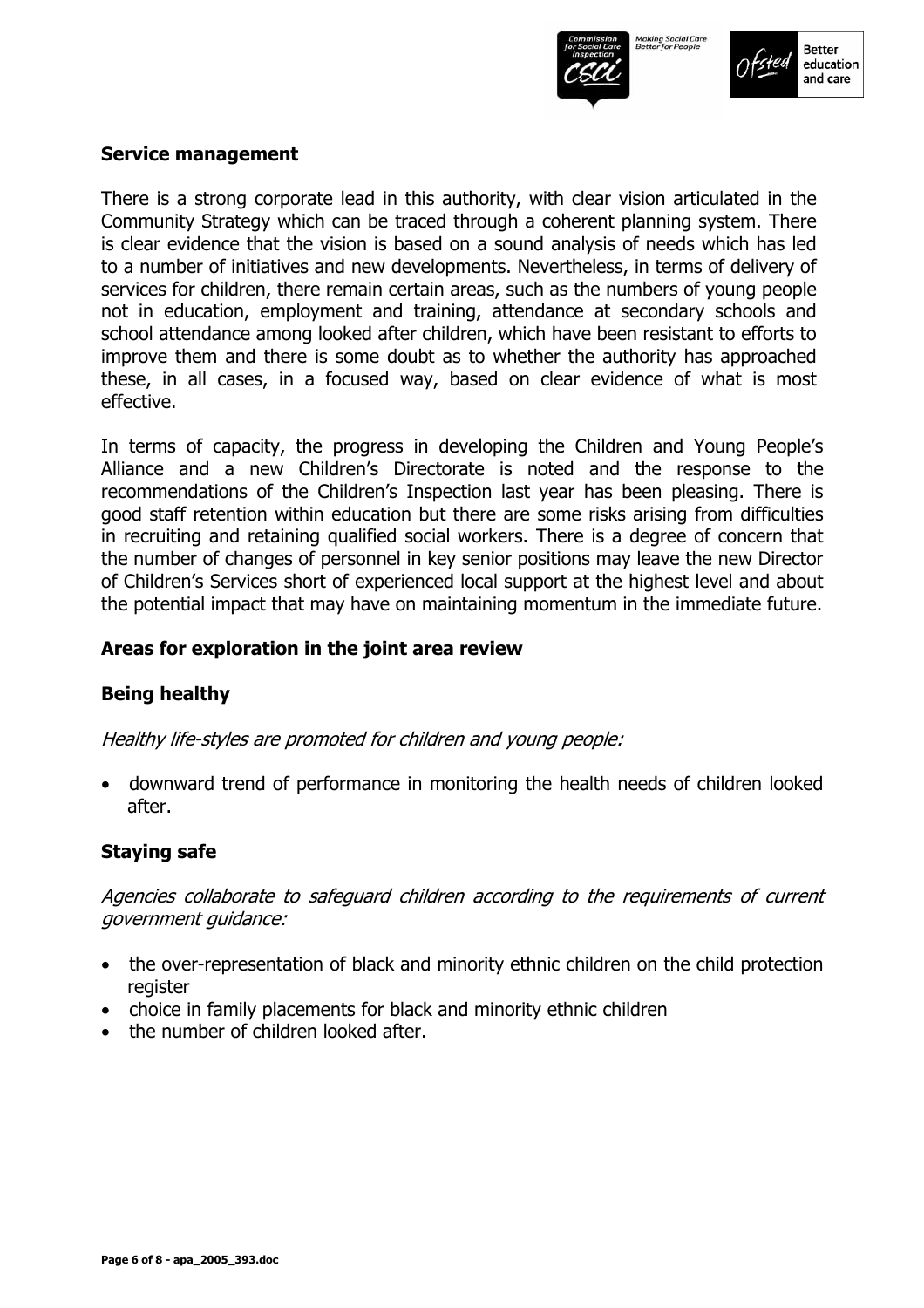

## **Enjoying and achieving**

Children and young people are enabled and encouraged to attend and enjoy school and to achieve highly:

- progress made by pupils between Key Stages 2 and 3
- GCSE performance
- attendance at school of looked after children.

## **Making a positive contribution**

Action is taken to prevent offending and to reduce re-offending by children and young people:

• the number of young offenders in education, training or employment.

## **Achieving economic well-being**

Children and young people with learning difficulties and/or disabilities are helped to achieve economic well-being:

• the take up of direct payments by children with disabilities or their carers.

#### **Final judgements**

Please see your final annual performance assessment judgements attached at the end of this letter.

Yours sincerely

F. Hadroy

**FLO HADLEY**  Divisional Manager Office for Standards in Education

TA

**JONATHAN PHILLIPS**  Director  $-$  Quality, Performance and **Methods** Commission for Social Care Inspection